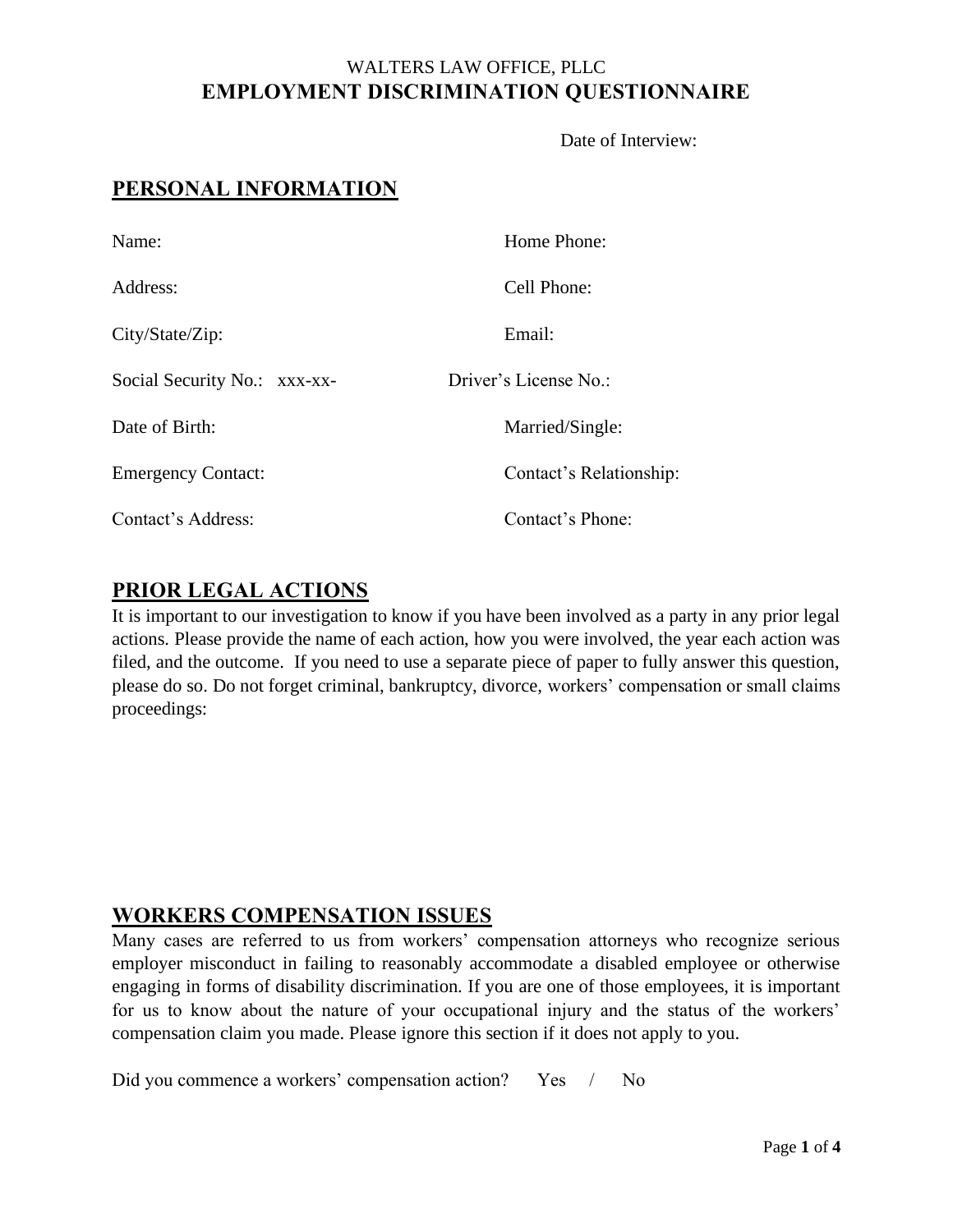# **POTENTIAL DEFENDANT(S)**

It is very important that we identify early all of the persons and companies that might be responsible for breach of certain responsibilities toward you. Please be sure to think through these questions carefully.

Name and address of employer who you believe has acted improperly toward you:

Total number of employees (best estimate):

Full name and title of any individual supervisor(s) employed by your employer who you believe has/have acted improperly toward you:

Full name and title of any other employee(s) employed by your employer who you believe has/have acted improperly toward you:

Date of termination:

Length of employment with the company:

Salary at time of termination:

Your Job Title:

# **NATURE OF PRESENT DISPUTE**

Please indicate the general nature of the reason why you are seeking our advice and counsel. Please check all boxes that you think are applicable:

 $\Box$  Discrimination is based on:

- $\Box$  Disability or perceived disability (including pregnancy)
- $\Box$  Race  $\Box$  Gender, including sexual harassment
- □ Other reason: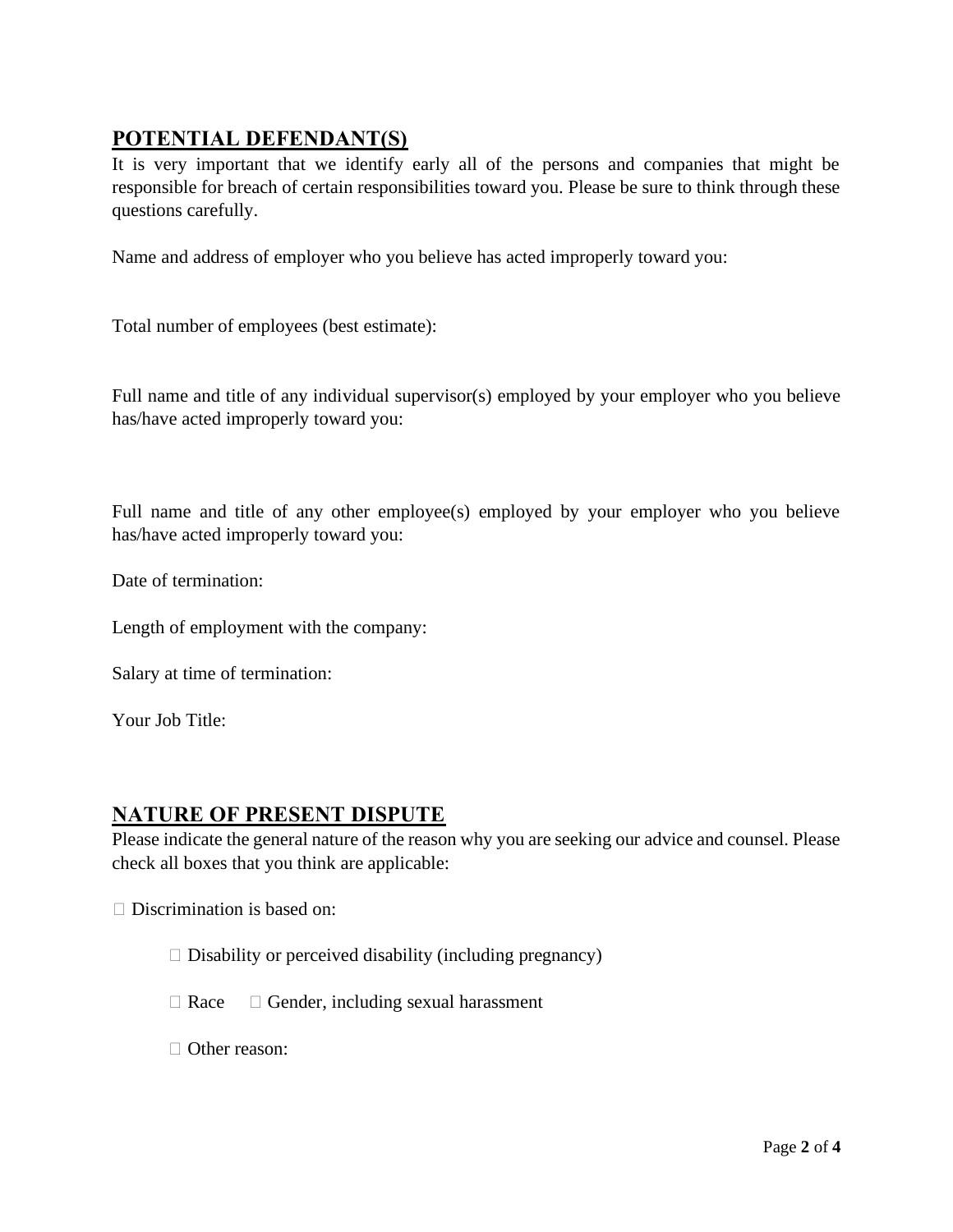$\Box$  Retaliation for:

 $\Box$  Making, or stating an intent to make, a workers' compensation claim

 $\Box$  Reporting, or stating an intent to report, discrimination or harassment toward you in the workplace

 $\Box$  Standing up for the lawful rights of other employees in the workplace

 $\Box$  Other (explain):

Wrongful Termination (explain):

If you believe you have been wrongfully terminated, what is the reason you were given for your termination?

If you believe you have been wrongfully terminated, what do you believe to be the real reason you were terminated and what evidence do you have of that real reason?

### **ADMINISTRATIVE REMEDIES**

If you belong to a union, have you sought the assistance of the union in resolving this present problem? Yes / No Explain:

Have you filed a complaint with the EEOC? Yes / No If yes, please provide a copy of your complaint.

Does your employment agreement or Employee Manual state that you are required to arbitrate claims against your employer? Yes / No If yes, please provide a copy of that provision.

Have you signed any documents upon termination of your employment, like a severance agreement or other exit interview documentation? Yes / No If yes, please provide a copy that document.